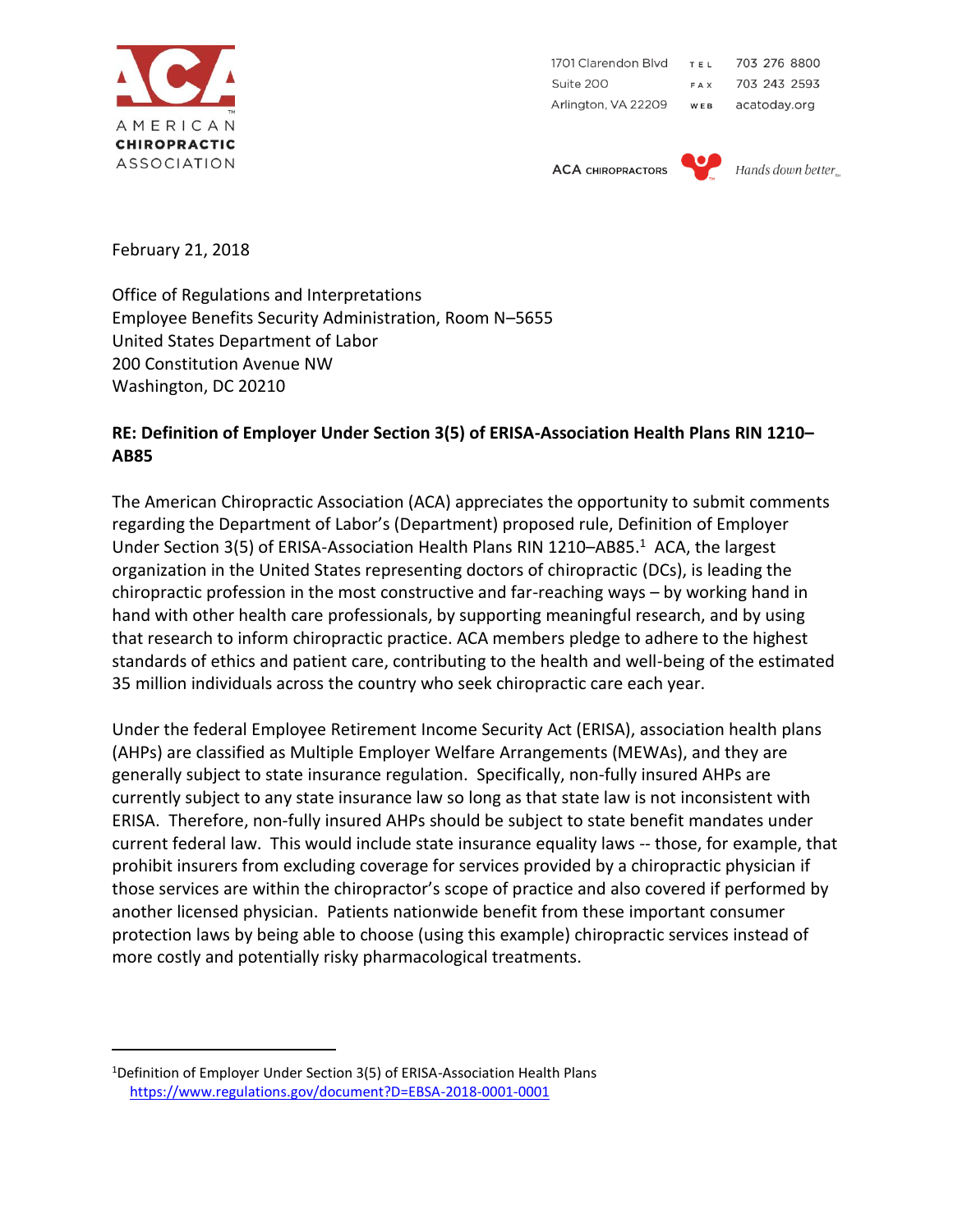ACA is deeply troubled that by exempting non-fully insured AHPs from state consumer protection insurance laws, such as insurance equality or any willing provider laws, chiropractors and their patients would have no protection from coverage discrimination by these plans. Although the Affordable Care Act contained a provision under Public Health Service Act, section 2706, that prohibits group health plans including non-fully insured AHPs, from discriminating with respect to participation under the plan or coverage against any health care provider who is acting within the scope of that provider's license, enforcement of that law has been weak at both the state and federal level.

ACA supports the role of state insurance commissioners as the first line of defense against insurance abuses. However, as outlined by the American Academy of Actuaries,<sup>2</sup> the viability of many state markets would be challenged because AHPs, under the proposal, could operate under separate rules than those competing plans that must follow existing state regulations. For this reason, the National Association of Insurance Commissioners (NAIC), along with numerous business and other interest groups, have opposed proposals to expand the use of AHPs, particularly proposals that would exempt AHPs from state regulation.<sup>3</sup> It is worth noting that during previous congressional debate on this issue, more than 1,000 state government, business, labor, consumer and provider groups opposed the expansion of AHPs nationwide.<sup>4</sup>

ACA is also concerned that this new scheme would not require insurers to comply with many patient protections called for under the Affordable Care Act, such as essential health benefits (EHBs). Under the proposed regulation, a bare-bones plan could be designed that could siphon off healthier patients and ultimately lead to higher premiums for consumers and employers who buy plans in the traditional insured markets. In an earlier proposed rule, ACA expressed apprehension that undermining the current EHB structure would create a patchwork of standards across the country and that there must be continued federal interaction on this vital component of the Affordable Care Act.<sup>5</sup> Anything less may result in the unintended consequence of patients losing important health benefits.

Yet another troubling provision in the proposed rule, is one that would exempt insurers who market these new AHPs from spending at least 80 percent of premium revenue on actual medical care. The current 80/20 rule, or Medical Loss Ratio, called for under the Affordable Care Act, $^6$  has bipartisan support and ensures patients that at least 80 percent of their premiums are going for actual healthcare costs and not in the pockets of corporate executives.

 $\overline{a}$ 

<https://www.acatoday.org/LinkClick.aspx?fileticket=DOmXReD-Awg=&portalid=60>

<sup>2</sup> American Academy of Actuaries, Issue Brief, Association Health Plans, February 2017 <http://www.actuary.org/content/association-health-plans-0>

<sup>&</sup>lt;sup>3</sup> National Association of Insurance Commissioners, Letter to Congress

[http://www.naic.org/documents/government\\_relations\\_170712\\_ltr\\_small\\_business\\_health\\_plan\\_prov\\_bcra.pdf](http://www.naic.org/documents/government_relations_170712_ltr_small_business_health_plan_prov_bcra.pdf) <sup>4</sup> Congressional Record May 13, 2004, p. H296[1 https://www.congress.gov/crec/2004/05/13/CREC-2004-05-13](https://www.congress.gov/crec/2004/05/13/CREC-2004-05-13-pt1-PgH2951.pdf) [pt1-PgH2951.pdf](https://www.congress.gov/crec/2004/05/13/CREC-2004-05-13-pt1-PgH2951.pdf)

<sup>5</sup> Comments of the American Chiropractic Association, re:CMS-9930-P, Patient Protection and Affordable Care Act; HHS Notice of Benefit and Payment Parameters for 2019

<sup>&</sup>lt;sup>6</sup> Rate Review & the 80/20 Rul[e https://www.healthcare.gov/health-care-law-protections/rate-review/](https://www.healthcare.gov/health-care-law-protections/rate-review/)